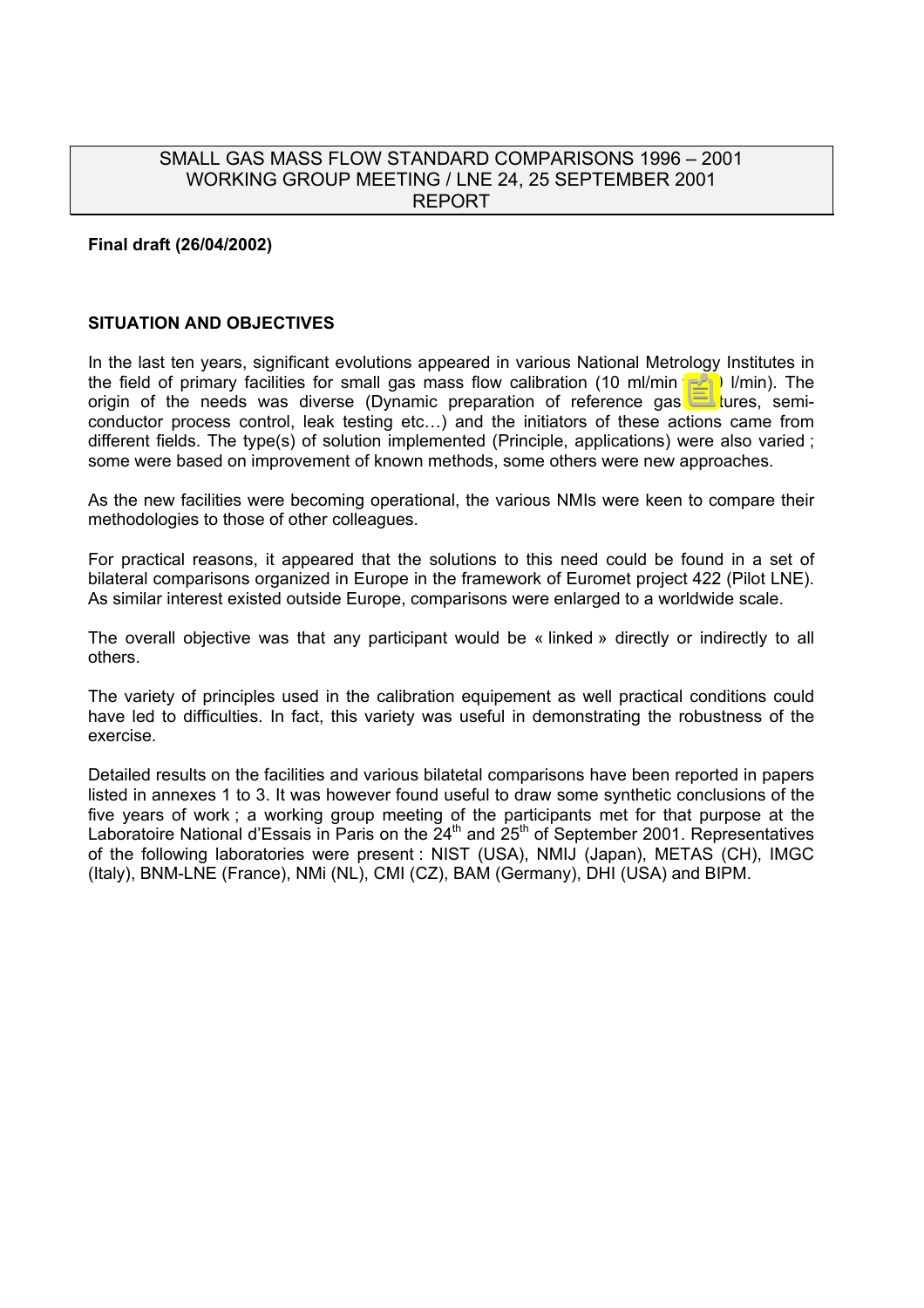#### **SYNTHETIC CONCLUSIONS**

Two categories of primary low gas flow standards based on completely different principles (gravimetric and volumetric) were involved. The participating laboratories calibrated laminar flow elements (LFEs) or sonic nozzles whose nominal working range was consistent with the measuring range of their primary or transfer standards.

#### **RESULTS**

The relative differences between participants in the subrange 100 ml/min to 1 l/min are close and often less than 0.1 %. In the subrange 1 l/min to 10 l/min, the differences are similar but not so many laboratories were concerned. For flows higher than 10 l/min, the deviations do not increase significantly but only two participants were involved. The differences increase up to 0.3 % in the subrange 10 ml/min to 100 ml/min. Deviations up to 0.4 % are observed for the range below 10 ml/min.

The between labs deviations are well inside the estimated uncertainties. Some laboratories whose experience is more recent should confirm this situation by additional comparisons.

This global result appears quite satisfactory to the participants and can be well compared to other fields of flow calibrations.

- The sources of uncertainty to be considered, may be classified as follows to support the conclusions :
	- 1) Sources of uncertainty well understood and modelled.
	- 2) « black box » phenomena which can be evaluated by test or even as allowance for possible effects.
	- 3) Safety margin for presenting "commercial" capabilities and every-day working conditions.

The presentations at the meeting of the calibration facilities and uncertainties by the various participants were a good contribution to harmonisation for type (1) sources listing and quantification.

Nevertheless it became clear that, when comparing the results obtained by two laboratories, it is essential that correlated uncertainties be taken into account. The most typical source of correlation is use of the same transfer standard.

Validation studies should aim at reducing type (2) sources to the minimum possible, by understanding all sources of uncertainty and treating them as type (1) sources.

Interim solutions may however be necessary to prevent optimistic quotation of uncertainties.

Type (3) sources of uncertainty are not to be considered in NMI comparisons report(s) and evaluation.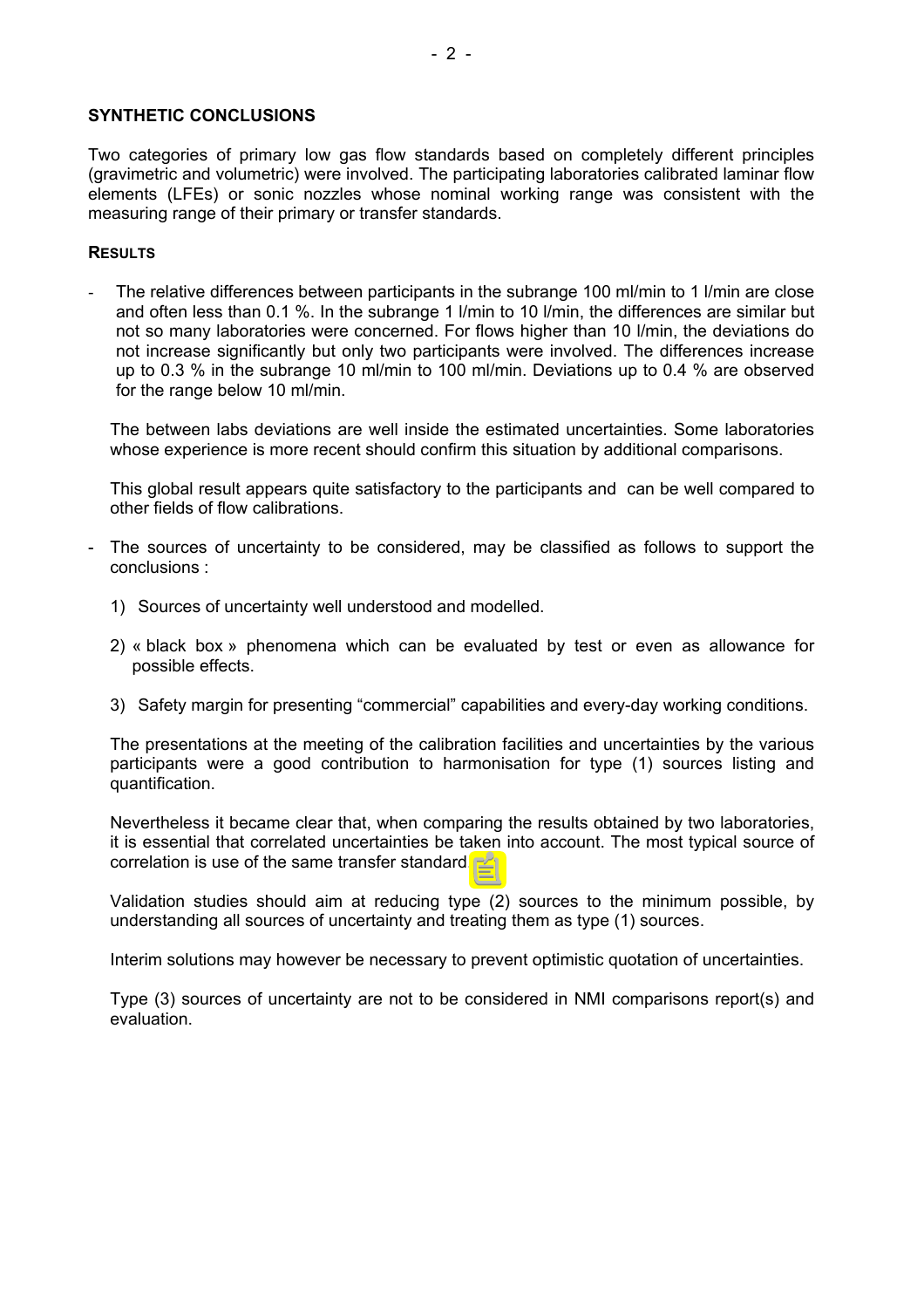#### **RECOMMENDATIONS FOR THE FUTURE**

#### **Range of work**

In the range 10 ml/min to 10 l/min of nitrogen which was the main field of interest of the meeting, the sum of results obtained allows to reduce the number and frequency of future comparisons except for new-comers or if new methods are developed.

Some considerations should be given to other types of gas with specific interest in certain fields eg. gas analyser, semi-conductor process control, health, leak testing…

The range of smaller flow from 10 ml/min down to 0,01 ml/min should be carefully watched and fields of application identified. This range will necessitate implementation of new principles or adaptations ; examples were given during the meeting and visit : Micro-volumetry by NMi, Traced Gas by LNE.

For flow rate higher than 100 l/min, needs were reported, but some of the participants were concerned about risks of possible duplications with other already existing actions.

In support to this action, a tentative list to be completed is proposed in annex 4.

#### **Organisation of future comparisons**

It was generally recognized that the network of interested participants present at the meeting should be kept active and enlarged when appropriate.

A major step forward would be to link it to an existing structure (eg. the Working Group on Flow of the CCM<sup>[1](#page-2-0)</sup>and/or the Working Group on Gas Metrology of the CCQM<sup>2</sup>[\)](#page-2-1); a minimum action would be that participants inform each others about future points of interest in the field.

It was also recommended that future comparisons would be optimised in their planning to minimise effects not related to the uncertainties of the primary facilities. The transfer standard should be used in conditions that give the best reproducibility (same points, same protocol); these conditions have to be defined and accepted before the exercice. Moreover appropriate hardware and logistical needs must also be considered before, in order that leaks or compatibility of electronics do not jeopardize the results.

Considering that a comparison involving travel of participant personnel complicates scheduling and increases costs, it was suggested that comparison of sensor(s) sent by post could be an interesting alternative. This will impose a more detailed definition of protocols and compatibility of the equipment.

<span id="page-2-0"></span><sup>1</sup> CIPM Consultative Committee for Mass and related quantitities

<span id="page-2-1"></span><sup>&</sup>lt;sup>2</sup> CIPM Consultative Committee for Amount of Substance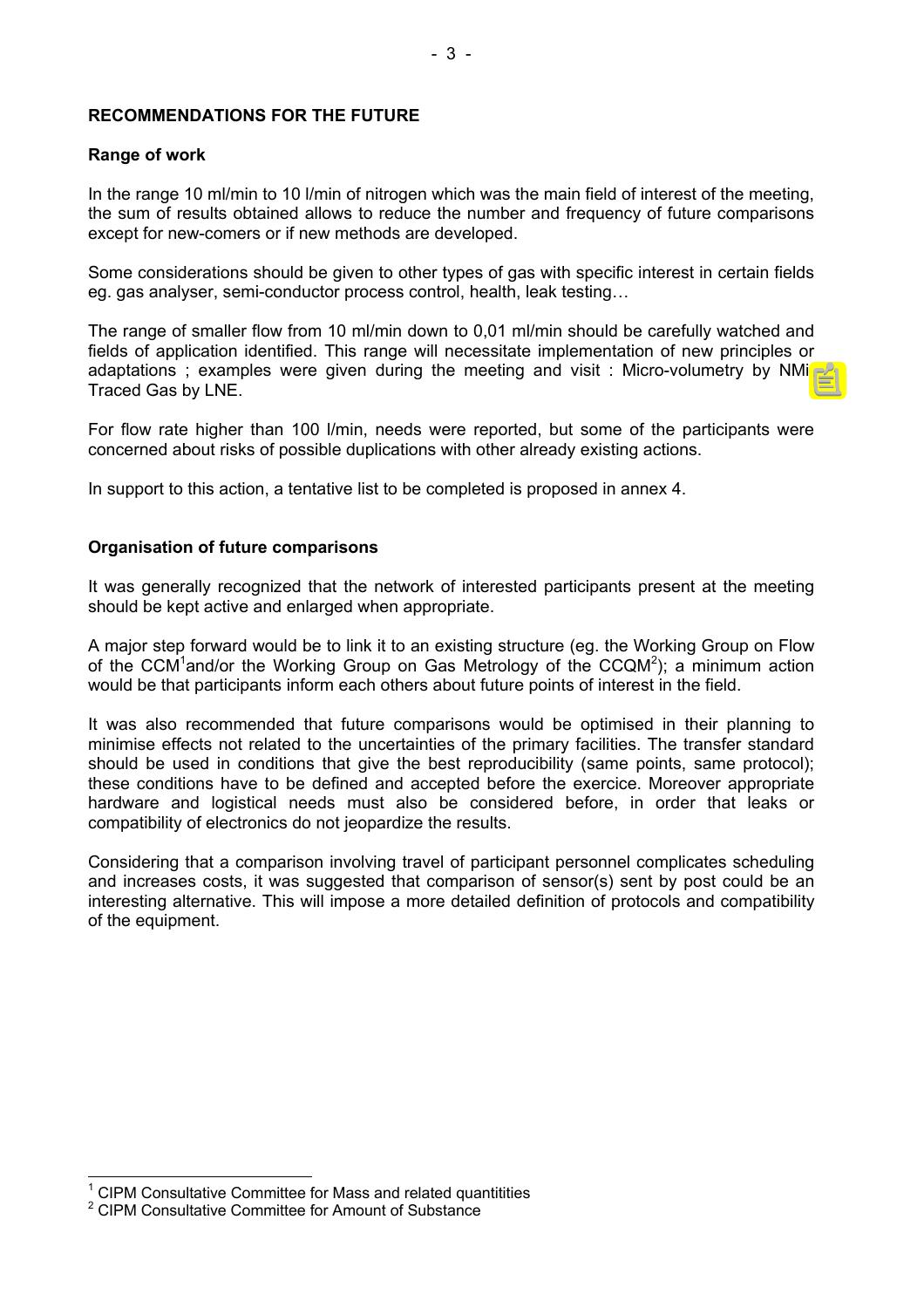| н<br>↓         | v<br>$\rightarrow$ | <b>BNM-LNE</b>              | <b>METAS</b>                     | <b>PTB</b>               | <b>IMGC</b> | <b>CMI</b>         | <b>NMIJ</b>                                                                                                                                                                                                        | <b>NIST</b>                 |
|----------------|--------------------|-----------------------------|----------------------------------|--------------------------|-------------|--------------------|--------------------------------------------------------------------------------------------------------------------------------------------------------------------------------------------------------------------|-----------------------------|
| <b>BNM-LNE</b> |                    | $\ast$                      | $2001 - 1$<br>$2cc-10l$<br>$[1]$ | 1998-9<br>50cc-11<br>[4] |             |                    | 1996-1<br>100cc-10l<br>1998-6<br>10cc-30l<br>$[5] % \includegraphics[width=0.9\columnwidth]{figures/fig_10.pdf} \caption{Schematic diagram of the top of the top of the top of the right.} \label{fig:fig_10.pdf}$ |                             |
| <b>METAS</b>   |                    | 1996-7<br>20cc-10l          | $\ast$                           |                          |             | 2001-2<br>10cc-10l | 1998-10<br>$[5]$                                                                                                                                                                                                   |                             |
| <b>PTB</b>     |                    | 1999-6<br>[4]<br>20cc-1l    | 2000-12<br>20cc-21               | $\ast$                   |             |                    | 1998-6<br>2cc-1l [5]                                                                                                                                                                                               |                             |
| <b>IMGC</b>    |                    | 2001-3<br>$[2]$<br>$6cc-11$ |                                  |                          | $\ast$      |                    |                                                                                                                                                                                                                    | 2001-9<br>$0.2cc-11$<br>[8] |
| <b>CMI</b>     |                    |                             |                                  |                          |             | $\ast$             | 1999                                                                                                                                                                                                               |                             |
| <b>NMIJ</b>    |                    | 1997-11<br>100cc-10l [7]    |                                  |                          |             |                    | $\ast$                                                                                                                                                                                                             | $\ddot{}$                   |
| <b>NIST</b>    |                    | 1999-11<br>$[3]$<br>2cc-10l |                                  |                          |             |                    | $+$<br>[5] [6]                                                                                                                                                                                                     | $\ast$                      |

#### **Table of bilateral comparisons (1996-2001)**

 $V =$  Visiting laboratory ;  $H =$  Host laboratory

 $cc =$  sccm = ml/min at 0 °C ;  $l =$  slm = l/min at 0 °C

+ = additional comparisons between NIST and NMIJ indicated for information

## **List of publications and internal reports :**

## **[1] Niederhauser B., Barbe J. :** *Bilateral comparison of primary low gas flow standards between the BNM-LNE and METAS,* **Metrologia, 2002, 39, 573-578**

[2] A primary standard piston prover for measurement of very small gas flows (G. Cignolo, F. Alasia, A. Capelli, G. La Piana, in preparation for the  $5<sup>th</sup> ISFFM$ )

[3] Gas flow standards for the semiconductor industry (Internal progress report, Robert F. Berg, Pressure and Vacuum Group, 26 April 2000)

**[4] Knopf D., Barbe J., Richter W. and Marschal A. :** *Comparison of the gas mass flow calibration systems of the BNM-LNE and the PTB***, Metrologia, 2001, 38, 197-202** 

**[5] Nakao S. and al.:** *Intercomparison Tests of the NRLM Transfer Standard with the Primary standards of NIST, BNM-LNE, OFMET and PTB for Small Mass Flow Rates of Nitrogen Gas,* **In: Proceedings Metrologie 99, 9th International Metrology Congress, Bordeaux, France, October 18 - 21, 1999** 

[6] Wright J.D., Mattingly G.E., Nakao S., Yokoi Y. and Takamoto M.: *International comparison of a NIST primary standard with an NRLM transfer standard for small mass flow rates of nitrogen gas*, Metrologia, 1998, 35, 211-221

**[7] Nakao S., Yokoi Y.,Hirayama T., Takamoto M, Barbe J. and Marschal A.:** *Intercomparison Tests with NRLM for Small Mass Flow Rates of N2, Ar and He in the range from 40 mg/min to 10 g/min,* **In: Proceedings FLOMEKO'98, Lund, Sweden, June 15 - 17, 1998** 

[8] Berg R.F. and Cignolo G. : NIST - IMGC comparison of gas flows below 1 liter per minute (NIST report in preparation, 2002)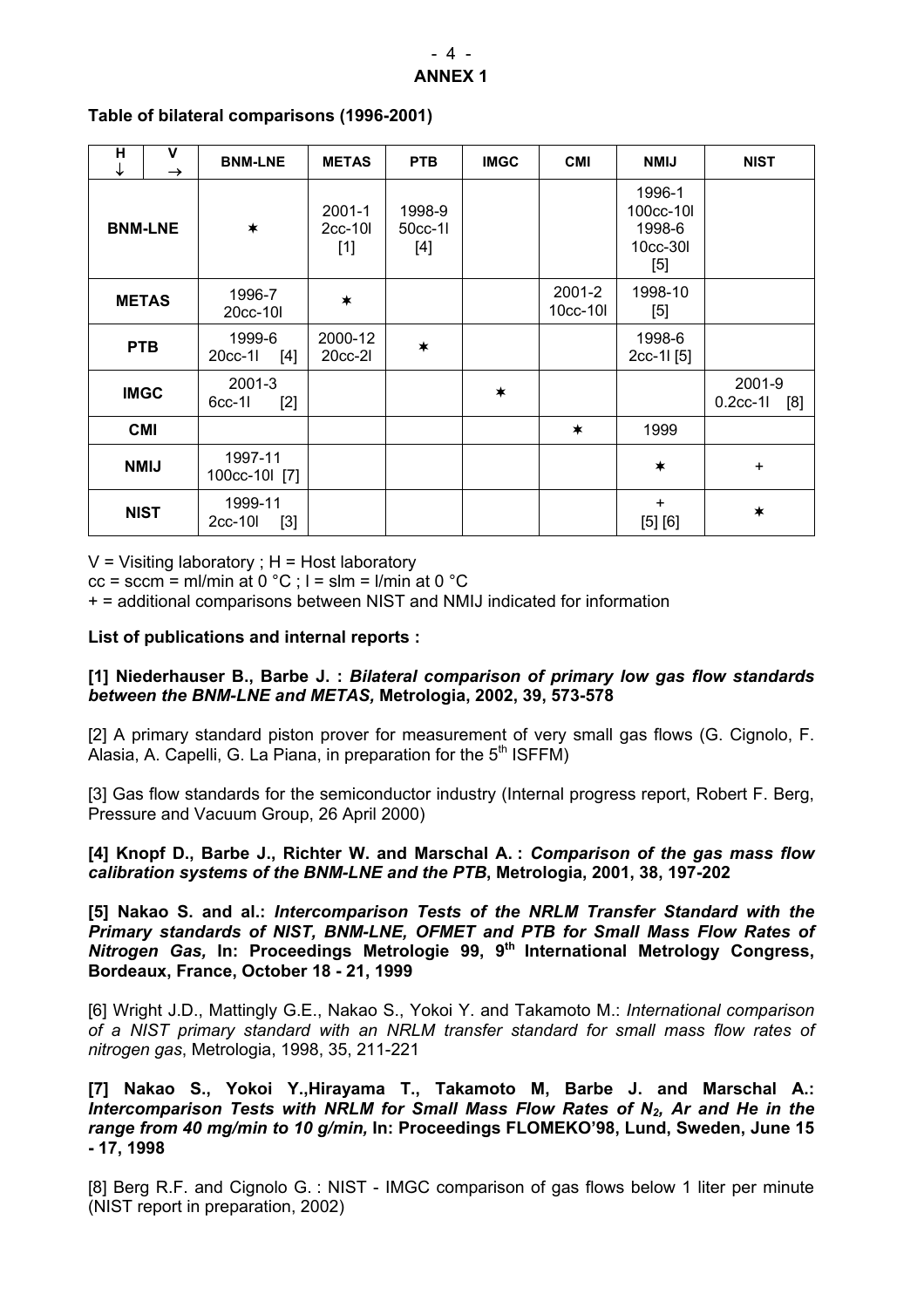# **ANNEX 2**

# **Small gas mass flow working group (participants and papers)**

| <b>Participant</b>         | Paper                                                                                                                                                                   | <b>Author / Member</b>                                                                                                            |  |  |
|----------------------------|-------------------------------------------------------------------------------------------------------------------------------------------------------------------------|-----------------------------------------------------------------------------------------------------------------------------------|--|--|
| <b>NIST (USA)</b>          | NIST Piston Prover Gas Flow Facilities in the range from<br>37 ml/min to 22 l/min                                                                                       | John D. Wright<br>Tel:<br>301 975-5937<br>Fax:<br>301 258-9201<br>Email: john.wright@nist.gov                                     |  |  |
|                            | Results of comparisons; satisfactions and concerns                                                                                                                      |                                                                                                                                   |  |  |
|                            | Water Bath Performance for a Primary Gas Flow Standard<br>for 1 LPM to 2000 LPM                                                                                         |                                                                                                                                   |  |  |
|                            | Model of a quartz capillary transfer standard for flow                                                                                                                  | Robert F. Berg<br>Tel:<br>301 975 2466<br>301 208 6962<br>Fax:<br>Email: robert.berg@nist.gov                                     |  |  |
| NMIJ (Japan)               | The primary standard for low flow rates of NMIJ and<br>calibration services in Japan                                                                                    | Shin-ichi Nakao<br>Email: s.nakao@aist.go.jp                                                                                      |  |  |
|                            | Transfer standard using sonic nozzles of NMIJ                                                                                                                           |                                                                                                                                   |  |  |
|                            | Results of comparisons; satisfactions and concerns                                                                                                                      |                                                                                                                                   |  |  |
| <b>METAS (CH)</b>          | Swiss primary volumetric standard for low gas flows:<br>experiences and progress                                                                                        | <b>Bernhard Niederhauser</b><br>Tel:<br>+41 31 32 33 262<br>+41 31 32 33 210<br>Fax :<br>Email:<br>bernhard.niederhauser@metas.ch |  |  |
|                            | Results of comparisons ; satisfactions and concerns                                                                                                                     |                                                                                                                                   |  |  |
| <b>IMGC (Italy)</b>        | The 3-Litre capacity piston prover of the IMGC                                                                                                                          | Giorgio Cignolo<br>+39 011 3977448<br>Tel:<br>+39 011 3977437<br>Fax :<br>Email: g.cignolo@imgc.cnr.it                            |  |  |
| <b>BNM/LNE</b><br>(France) | The primary gravimetric calibration systems in the range<br>from 0,02 mg/s to 2 g/s<br>Results of comparisons; satisfactions and concerns                               | Jean Barbe / Alain Marschal<br>Tél :<br>+ 33 1 40 43 37 80<br>+ 33 1 40 43 37 37<br>Fax :<br>Email: jean.barbe@lne.fr             |  |  |
| NMi (NL)                   | The micro-flow facility in the range from 0.1 ml/h up to 20<br>mi/h<br>The new servo-piston system developed at NMI as an<br>alternative for the mercury piston provers | Mijndert van der Beek<br>+ 31 78 6332332<br>Tel:<br>+31786332309<br>Fax :<br>Email: mvanderbeek@nmi.nl                            |  |  |
| <b>PTB</b><br>(Germany)    | Comparison of the gas mass flow calibration systems of the<br><b>BNM-LNE and the PTB</b>                                                                                | Dorothea Knopf<br>Tel:<br>+ 49 531 592 3325<br>+49 5317592 3015<br>Fax:                                                           |  |  |
| unable to<br>attend        |                                                                                                                                                                         | Email: Dorothea.Knopf@ptb.de                                                                                                      |  |  |
| DHI (USA)                  | Optimizing molbloc/molbox Use in Metrology                                                                                                                              | Pierre Delajoud / Martin Girard<br>Email: delajoud@compuserve.com                                                                 |  |  |
| <b>BAM</b><br>(Germany)    |                                                                                                                                                                         | Hans-Joachim Heine<br>Email : Hans-<br>Joachim.Heine@bam.de                                                                       |  |  |
| CMI (CZ)                   |                                                                                                                                                                         | Zdenek Krajicek<br>Email: zkrajicek@cmi.cz                                                                                        |  |  |
| <b>BIPM</b>                |                                                                                                                                                                         | <b>Richard Davis</b><br>Email: rdavis@bipm.org                                                                                    |  |  |